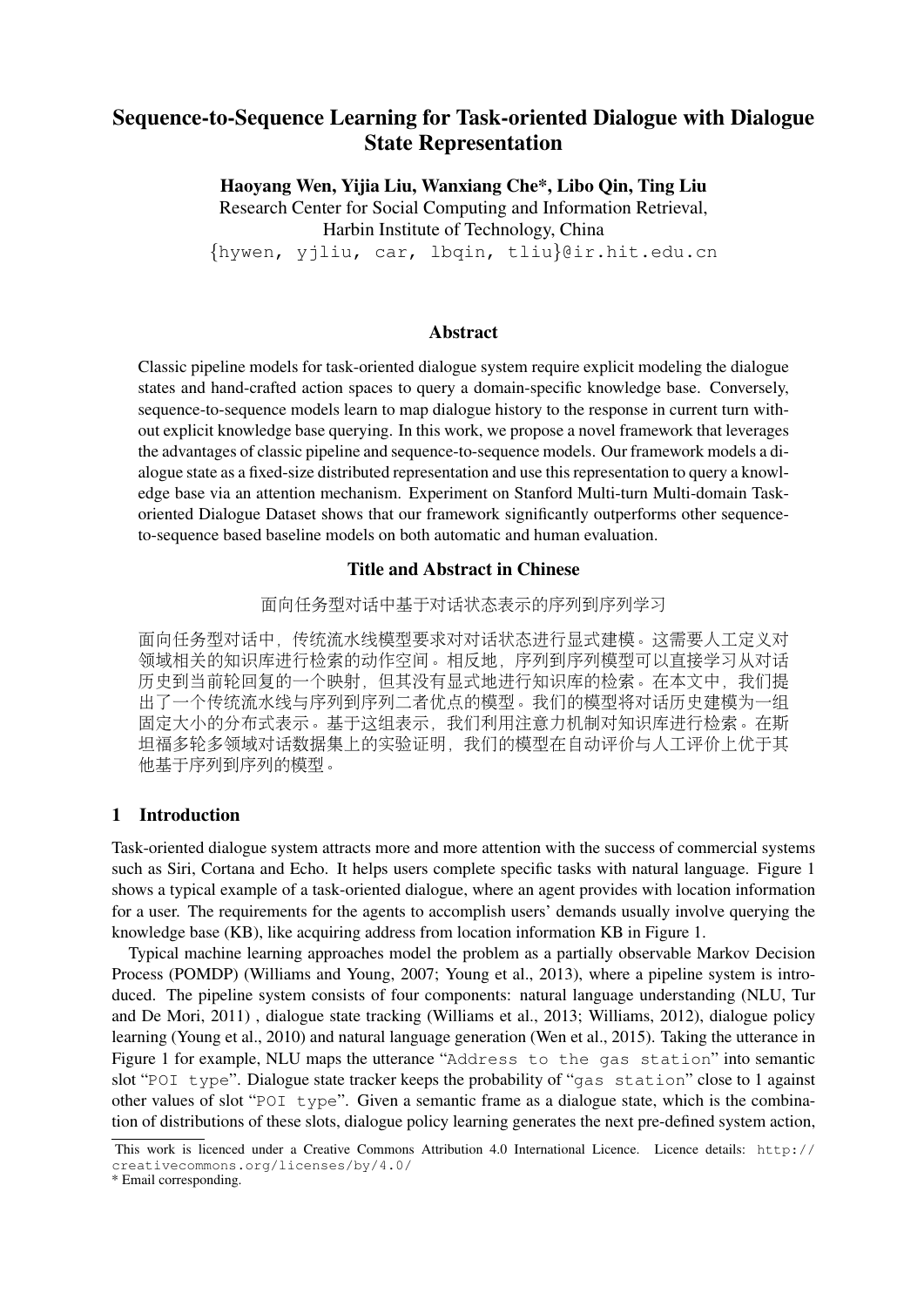| <b>Address</b>        | <b>Distance</b> | POI type            | POI                              | <b>Traffic info</b>  |
|-----------------------|-----------------|---------------------|----------------------------------|----------------------|
| 638 Amherst St        | 3 miles         | grocery store       | Sigona Farmers Market            | car collision nearby |
| 269 Alger Dr          | 1 miles         | coffee or tea place | Cafe Venetia                     | car collision nearby |
| 5672 barringer street | 5 miles         | certain address     | 5672 barringer street            | no traffic           |
| 200 Alester Ave       | 2 miles         | gas station         | Valero                           | road block nearby    |
| 899 Ames Ct           | 5 miles         | hospital            | <b>Stanford Childrens Health</b> | moderate traffic     |
| 481 Amaranta Ave      | 1 miles         | parking garage      | Palo Alto Garage R               | moderate traffic     |
| 145 Amherst St        | 1 miles         | coffee or tea place | Teavana                          | road block nearby    |
| 409 Bollard St        | 5 miles         | grocery store       | <b>Willows Market</b>            | no traffic           |

**Driver:** Address to the gas station.

Car: Valero is located at 200 Alester Ave.

Driver: OK , please give me directions via a route that avoids all heavy traffic.

Car: Since there is a road block nearby, I found another route for you and I sent it on your screen. Driver: Awesome thank you.

Figure 1: An example of a task-oriented dialogue that incorporates a knowledge base. The knowledge base will be changed based on different dialogue environment setting. Agents need to generate response based on current knowledge base.

which usually involves querying the knowledge base. The action is then converted to its natural language expression using natural language generation. Both natural language understanding and dialogue state tracking require a large amount of domain specific annotation for training, which is expensive to obtain. Besides, the design of actions and the explicit forms of semantic frames require a lot of knowledge from human experts, which are domain-specific as well.

Neural generative models, typically Seq2Seq models, have achieved success on machine translation (Sutskever et al., 2014; Bahdanau et al., 2014; Luong et al., 2015). This success spurs the interests to apply Seq2Seq models into dialogue systems. Seq2Seq models map dialogue history directly into the response in current turn, while requires a minimum amount of hand-crafting. However, conventional Seq2Seq doesn't model the exterior data retrieval explicitly, which makes it hard for Seq2Seq to generate information stored in KB like meeting time and address, but this kind of retrieval is easy to achieve for classic pipeline. To tackle with the problem, Eric and Manning (2017) use an additional copy mechanism to retrieve entities that occurs in both KB and dialogue history. Eric et al. (2017) further introduced retrieval from key-value KB where the model uses key representations to retrieve the corresponding values. However, not all KBs are presented in key-value forms. Besides, an important component of classic pipeline, dialogue state tracker, is not properly modeled, making it difficult to precisely retrieve from KB.

In this paper, we propose a novel framework that takes the advantages from both classic pipeline models and Seq2Seq models. We introduce dialogue states into Seq2Seq learning, but in a implicit way. Distributions in classic state tracking are modeled as a group of representation vectors computed by an attention-based network (Britz et al., 2017), which can be considered as a dialogue state representation that aggregates information for each slot. And training this representation doesn't require annotation of dialogue state tracking. Our model queries the KB entries in an attention-based method as well, so that the querying is differentiable, without domain-specific pre-defined action spaces. Meanwhile we compute the representation for KB using entry-level attention and aggregate the representation with dialogue state representation to form a memory matrix of dialogue history and KB information. While decoding, we perform an attention over memory and an attention over input, incorporating copying mechanism (Gu et al., 2016) that allows model to copy words from KBs to enhance the capability of retrieving accurate entities.

We evaluate the proposed framework on Stanford Multi-turn, Multi-domain Dialogue Dataset (Eric et al., 2017), to test the effectiveness of our framework and flexibility to apply to different domains. We compare our model with other Seq2Seq models and discovered that our model has outperformed other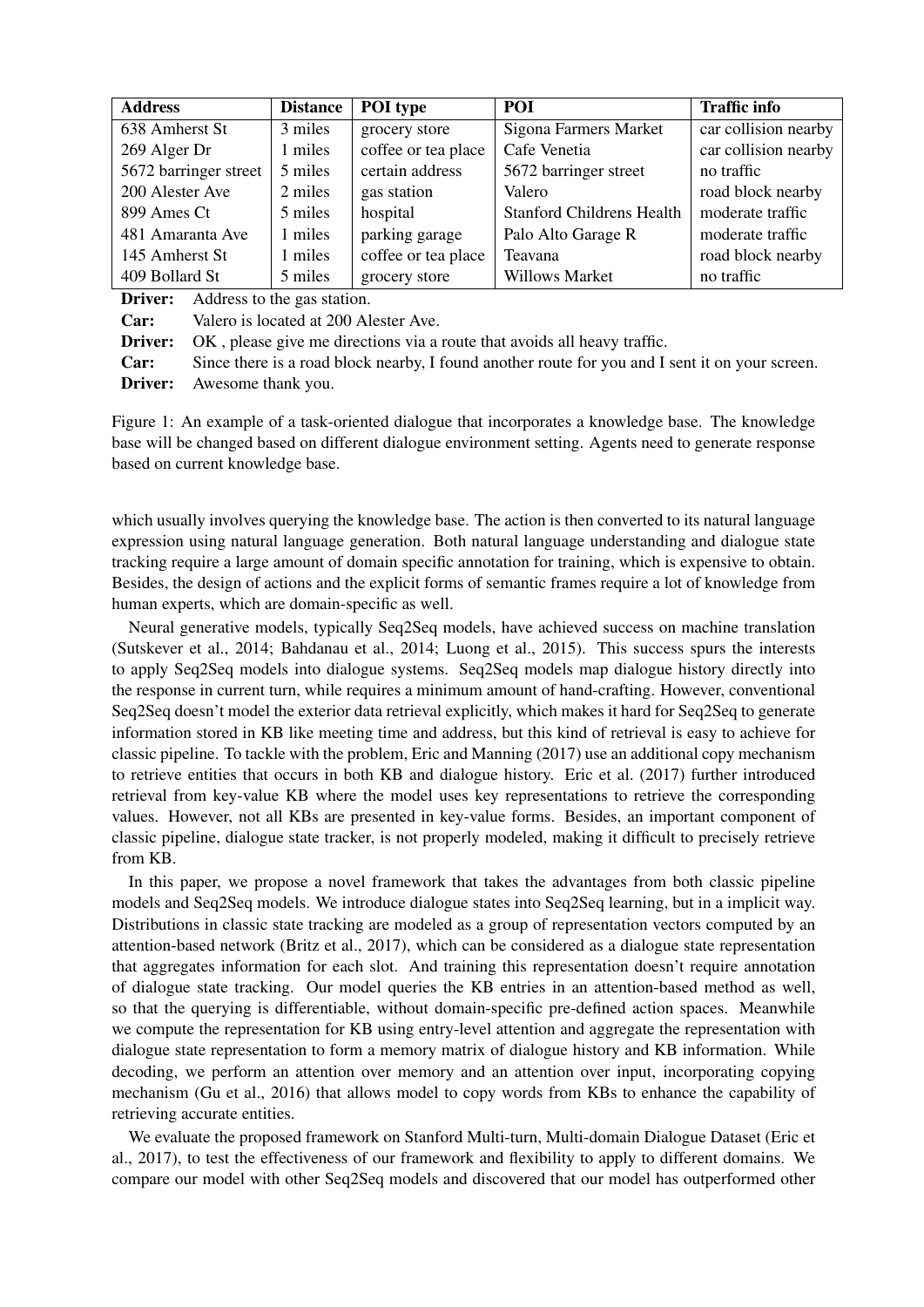

Figure 2: Proposed framework.

models on both automatic evaluation and human evaluation.

# 2 Proposed Framework

In this section, we describe a framework for task-oriented dialogue system. Our framework first encodes previous dialogue history, and computes dialogue state representation. Then our framework queries the table by attention and computes a matrix to represent information from previous history and KB. At last, the responses are generated using copying mechanism. The general architecture is demonstrated in Figure 2.

### 2.1 Encoder

Given a dialogue consisting of utterances from a user and an agent, our encoder encodes the whole dialogue history. We represent the dialogue history as a sequence of utterances. We encode the previous dialogue history as one single sequence consisting of each word in previous dialogue history and use  $(x_1, x_2, \ldots, x_{n^N})$  to denote the whole dialogue history word by word, where  $n^N$  is the length of this sequence. Words are mapped to word embeddings and a long short-term memory network (LSTM) aggregates hidden representation over the sentence, denoted as  $\bm{H}^{\text{ENC}} = \left[\bm{h}^{\text{ENC}}_1,\dots,\bm{h}^{\text{ENC}}_{n^{\text{INC}}}\right](\bm{H}^{\text{ENC}} \in$  $\mathbb{R}^{d \times n^{\text{IN}}}$ , d is the dimensionality of a hidden state).

#### 2.2 Dialogue State Representation

The dialogue state tracking component of a dialogue system interprets the previous dialogue history to a belief state (Williams et al., 2013), which consists of a group of probability distributions over values for each slot. The dialogue state tracking is the core component of pipeline model. It helps with retrieving values from KB and generating accurate entities. To introduce dialogue state into Seq2Seq learning, in this framework, we model representation of belief state, motivated by Britz et al. (2017). We do not compute the explicit probability distribution for each slot. Instead, a group of distributed representations is computed. In this paper, we assume each turn of the dialogue is associated with  $m$  slots and its dialouge state representation is a matrix  $\bm{U}^{\rm IN} = \left[\bm{u}_1^{\rm IN},\ldots,\bm{u}_m^{\rm IN}\right] \in \mathbb{R}^{d \times m}$  whose columns represent corresponding distribution. We further assume that  $m$  equals to the number of columns in our KB. Each state representation  $u_k^N$  is calculated by an attention over the whole representation of history:

$$
\boldsymbol{u}_k^{\text{IN}} = \sum_{t=1}^{n^{\text{IN}}} a_k^{\text{IN}}(t) \, \boldsymbol{h}_t^{\text{ENC}},
$$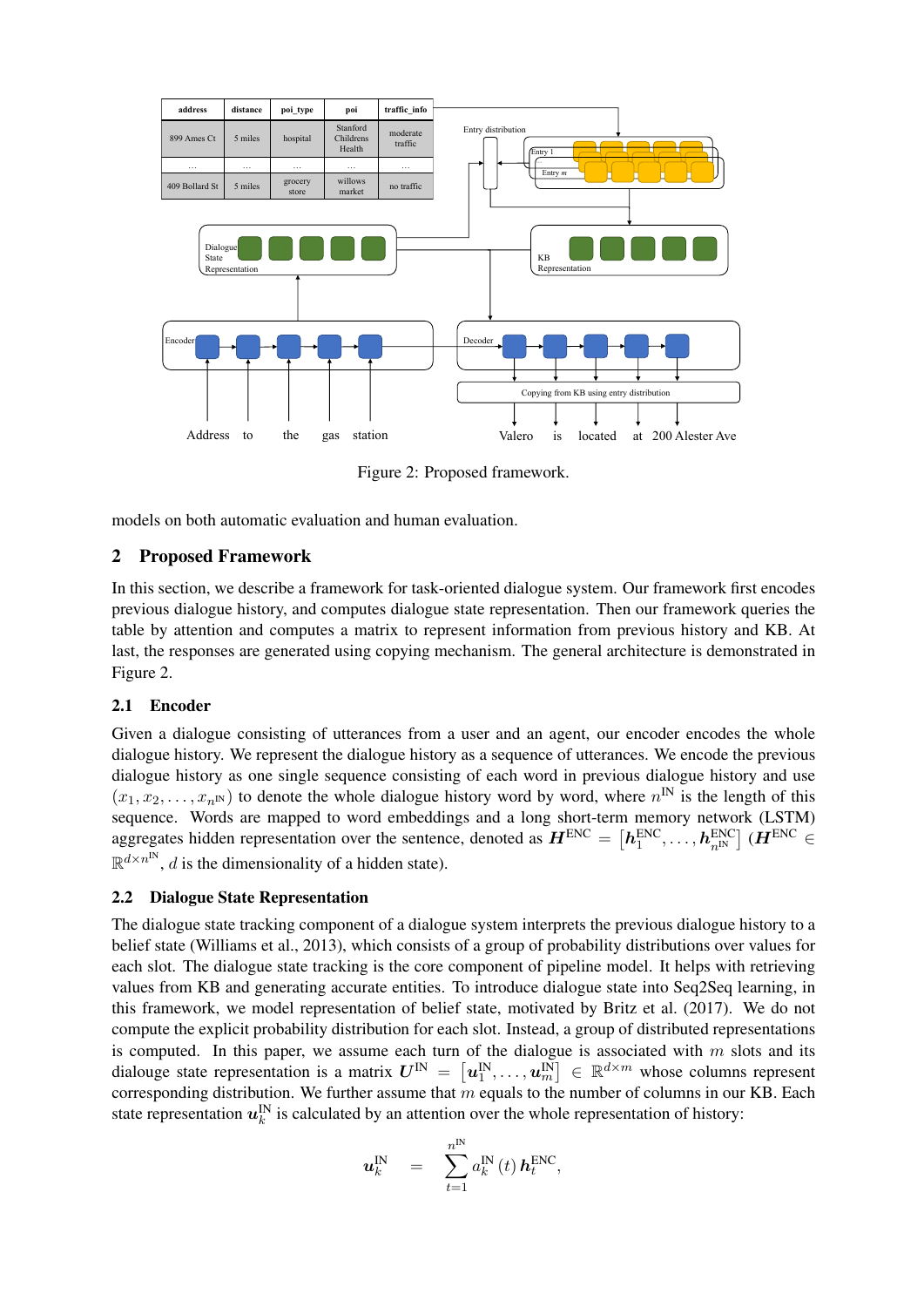where we assign each hidden state  $m$  different kinds of scores and perform a weighted average. The scores are computed by the following equations:

$$
\begin{array}{rcl} \text{SCOREIN} \left( \boldsymbol{w}^{\text{A}}_k, \boldsymbol{h}^{\text{ENC}}_t \right) & = & \boldsymbol{w}^{\text{A}^T}_k \boldsymbol{h}^{\text{ENC}}_t, \\ & & \\ & a^{\text{IN}}_k \left( t \right) & = & \frac{\exp \left( \text{SCOREIN} \left( \boldsymbol{w}^{\text{A}}_k, \boldsymbol{h}^{\text{ENC}}_t \right) \right)}{\sum_{t'} \exp \left( \text{SCOREIN} \left( \boldsymbol{w}^{\text{A}}_k, \boldsymbol{h}^{\text{ENC}}_t \right) \right)}, \end{array}
$$

 $W^A = [\boldsymbol{w}_1^A, \dots, \boldsymbol{w}_m^A]$  is a parameter matrix in  $\mathbb{R}^{d \times m}$ .

#### 2.3 Soft KB Attention

Table Encoder. In our framework, we compile the process of querying a KB entry into an attention network. The first step is to encode the tables. Each KB cell is represented as the concatenation of the column name embedding  $\phi^{EMB}(f)$  and the cell value embedding  $\phi^{EMB}(c)$ . This representation is further fed into a tanh non-linearity and the final representation can be formalized as  $c = \tanh(W^{\text{C}}\left[\phi^{EMB}\left(c\right),\phi^{EMB}\left(f\right)\right])$ . The representation of the KB entry  $C_k$  is denote as  $C_k =$  $[c_{k,1},...,c_{k,m}]$ , consisting all its cell representations.

Entry and KB Representation. Conventionally, task-oriented dialogue systems interact with KB via carefully hand-crafted API calls, which are usually domain-specific and break the differentiability (Wen et al., 2017b). To make it differentiable, our framework applies a soft-attention over the KB entries and the attention value can be interpreted as the possibility that an entry will be used for decoding. We use the similarity between  $C_k$  and  $U^{\text{IN}}$  to represent attention score for the  $k^{\text{th}}$  entry. The similarity is computed by the following equation:

$$
\mathrm{sim}\left(\boldsymbol{C}_{k},U^{\mathrm{IN}}\right) \quad = \quad \sum_{t=1}^{m} \boldsymbol{c}_{k,t} \cdot \boldsymbol{u}_{t}^{\mathrm{IN}},
$$

where we sum the dot product between vectors in  $C_k$  and  $U^{\text{IN}}$  respectively.

This similarity distribution is then converted into a probability distribution naturally using a softmax function. This probability distribution indicates the possibility to use entry  $e_k$  in the further response generation given previous dialogue history  $x_{\leq i}$ :

$$
p(e = e_k \mid \boldsymbol{x}_{
$$

The information matrix from KB that is used for future generation can be computed as a weighted summation:

$$
\boldsymbol{U}^{\textit{KB}} = \sum_{t=1}^{|T|} p(e = e_t \mid \boldsymbol{x}_{< i}) \boldsymbol{C}_t,
$$

where  $U^{KB}$  is denoted as the information matrix, |T| is the number of entries in this KB.

Since the dimensionalities of all parameters are not related to the size of knowledge base. it allows changing the KB on-the-fly. Besides, there is no need to define specific operations, which is required for using API calls to extract information. Since we model the entries directly, it is appropriate to extract information from non-entity-centric knowledge bases as well.

Finally, we combine these two kinds of information by concatenating corresponding vectors and feeding them into a linear layer with an activation function. Formally, we denote  $U^{CAT}$  as the concatenation of  $U^{IN}$  and  $U^{KB}$ . The two matrices are concatenated by concatenated corresponding vectors respectively. The process can be formulated as:  $U = \tanh(W^{CAT}U^{CAT})$ . The matrix U can be considered as a fix-sized memory representation over dialogue history and knowledge base.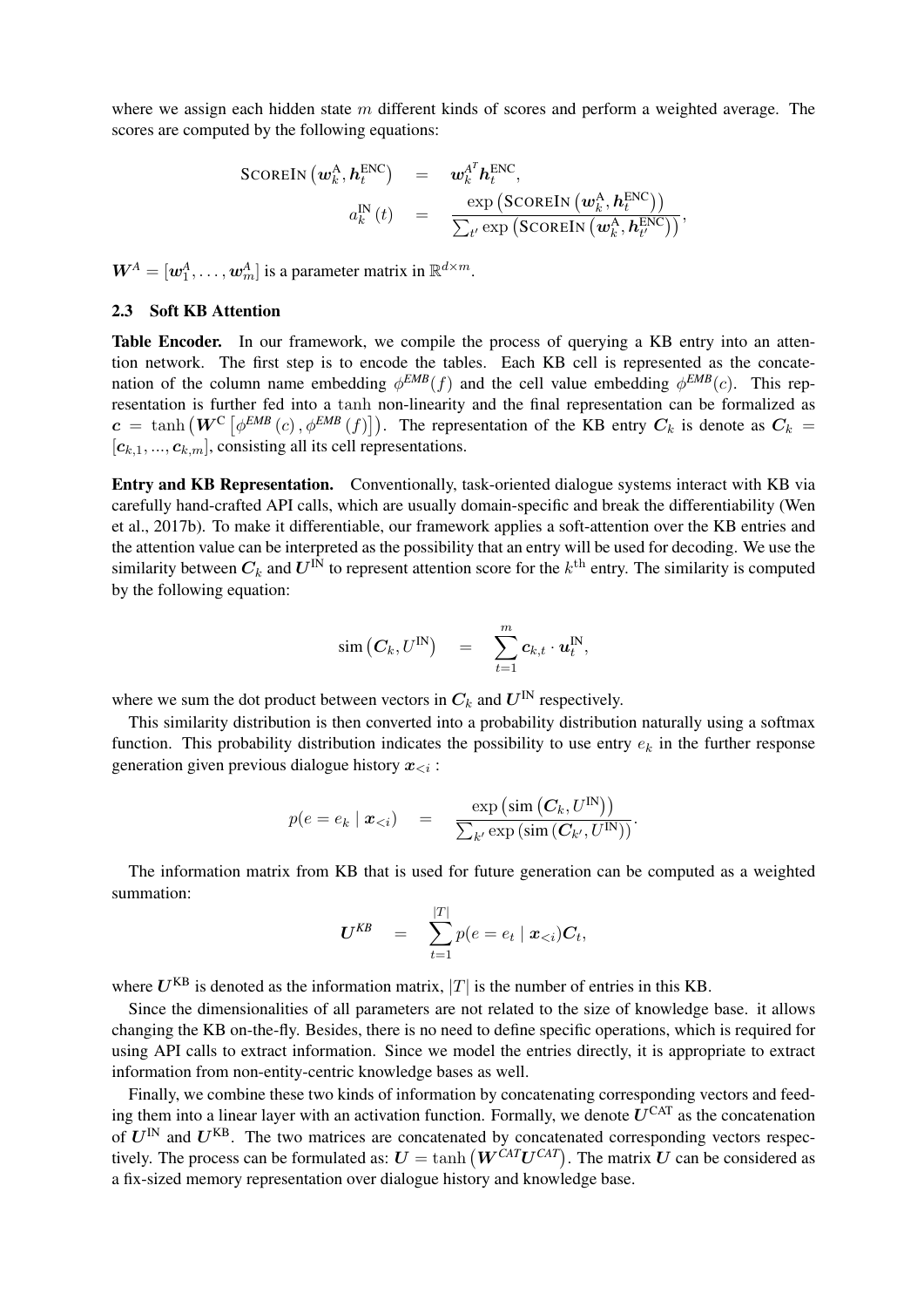#### 2.4 Decoder

In this section, we will discuss the decoder that takes all previously calculated information to generate sentences. The vanilla Seq2Seq decoder generates a sequence of words recurrently based on the last hidden state of a encoder. We denote  $(h_1^{DEC}, \ldots, h_{n^{OUT}}^{DEC})$  as the hidden states of the decoder and  $(y_1, \ldots, y_{n\text{OUT}})$  as the output sentence. We will consider two kinds of information, that are information of dialogue history and information from KB. The model aggregates information via attention over KB representation and history representation.

Input Attention. The conventional attention mechanism is introduced to extend the decoder, where each hidden state in the encoder is assigned a score based on the current hidden state  $h_t^{\text{OUT}}$  at time step t, and then the context vector is computed by the weight summation (Luong et al., 2015). This process can be described by the following equations:

$$
c_t^{\text{IN}} = \sum_{i=1}^{n^{\text{IN}}} a_t^{\text{OUT}}(i) \, h_i^{\text{ENC}},
$$
  
\nSCOREOUT  $(\mathbf{h}_i^{\text{ENC}}, \mathbf{h}_t^{\text{DEC}})$  =  $v^{\text{OUT}} \tanh (\boldsymbol{W}^{\text{OUT}} [\mathbf{h}_i^{\text{ENC}}, \mathbf{h}_t^{\text{DEC}}])$ .  
\n
$$
a_t^{\text{OUT}}(i) = \frac{\exp (\text{SCOREOUT } (\mathbf{h}_i^{\text{ENC}}, \mathbf{h}_t^{\text{DEC}}))}{\sum_{i'} \exp (\text{SCOREOUT } (\mathbf{h}_{i'}^{\text{ENC}}, \mathbf{h}_t^{\text{DEC}}))}.
$$

Memory Attention. Besides the context vector through input attention, we also use another context vector from the attention over the fix-size memory matrix  $U$  and it's computed as:

$$
c_t^{\text{MEM}} = \sum_{i=1}^m a_t^{\text{MEM}}(i) u_i,
$$
  
SCOREMEM  $(u_i, h_t^{\text{DEC}})$  =  $v^{\text{MEM}} \tanh(W^{\text{MEM}} [u_i, h_t^{\text{DEC}}]),$   

$$
a_t^{\text{MEM}}(i) = \frac{\exp(\text{SCOREMEM}}{\sum_{i'} \exp(\text{SCOREMEM}} (u_{i'}, h_t^{\text{DEC}}))}.
$$

In practice, we use an additional context vector from encoder to calculate the dialogue state representation, which is different from the one that is used for the start of decoding.

The two kinds of context vectors and the current hidden state are used for decoding. We introduce a variant of copying mechanism (Gu et al., 2016) in order to retrieve entities from KB directly. We first compute a probability distribution over output vocabulary V and slot types  $\mathcal{V}^{\text{SLOT}}$ , given previous dialogue history  $x_{\leq i}$  and previous generated words  $y_{\leq t}$ , which can be described as:  $p(\widetilde{y}_t | \mathbf{x}_{\leq t}, \mathbf{y}_{\leq t}) = \text{softmax}(W^{\text{O}}[h^{\text{DEC}}, \mathbf{c}^{\text{IN}}, \mathbf{c}^{\text{MEM}}])$ . The probability of generating a slot type represents the sum of probability of generating a slot value for this slot from KB. Since we have calculated the probability of using an entry in section 2.3, the probability of generating a word can be described as:

$$
p(y_t = y | \widetilde{y}_t, \mathbf{x}_{< i}, \mathbf{y}_{< t}) = p(\widetilde{y}_t = y | \mathbf{x}_{< i}, \mathbf{y}_{< t}) + \sum_{y^S \in \mathcal{V}^{\text{SLOT}}} p(\widetilde{y}_t = y^S | \mathbf{x}_{< i}, \mathbf{y}_{< t}) \sum_{k=1}^{|T|} \mathbb{1} \{e_k(y^S) = y\} p(e = e_k | \mathbf{x}_{< i}),
$$

where  $e_k(y^s)$  is the cell that is in slot (i.e. column)  $y^s$ . Note that the summation of probability over V is exactly 1 after the model copies entities from KB.

#### 2.5 Training

Conventionally, we use negative log likelihood (NLL) for training to train a Seq2Seq model. Since there is no supervision for soft KB attention, and it is easy to get over-fitting when we only use NLL, we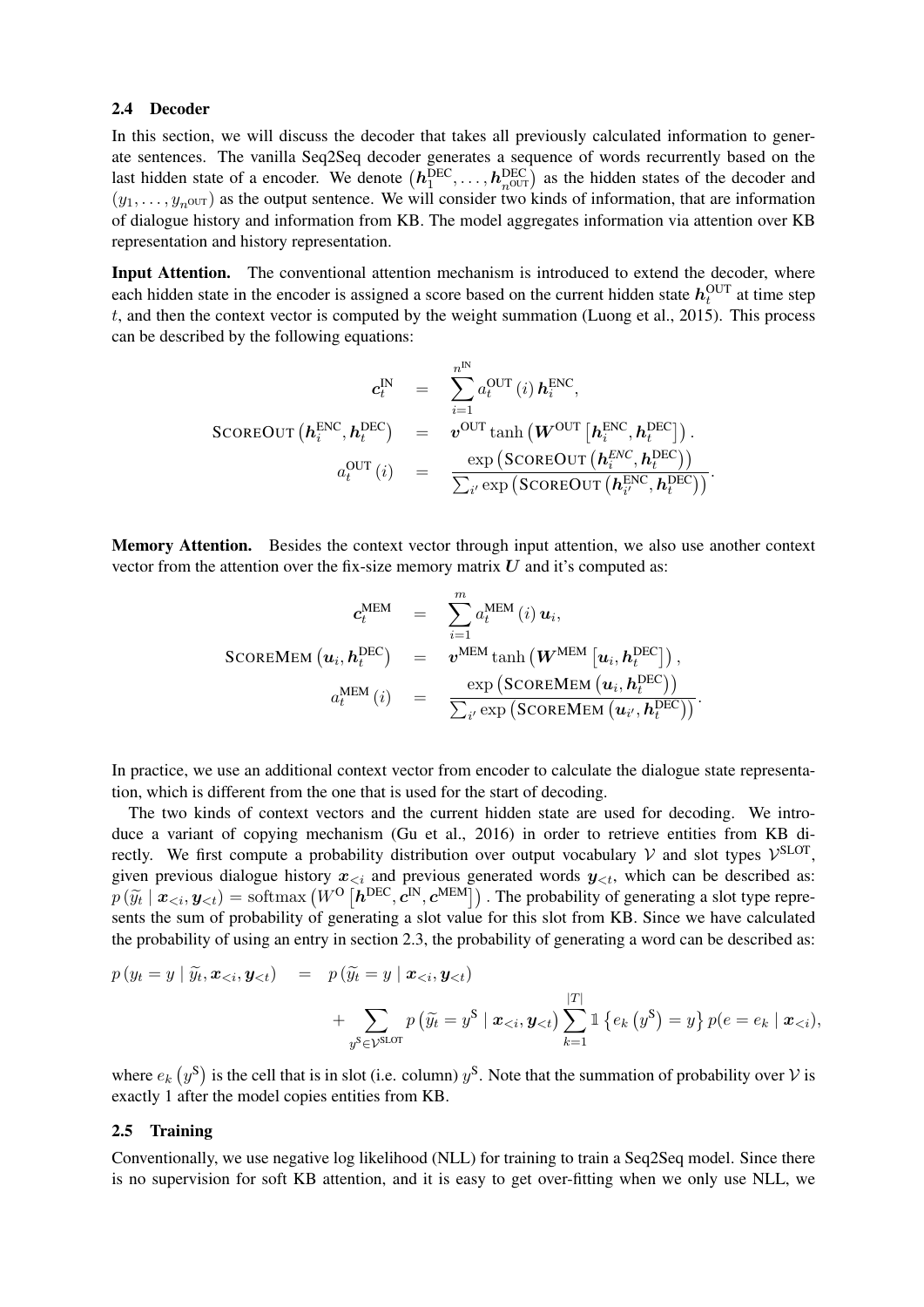| Weather                                                                                                      | <b>Navigation</b> |  |  |
|--------------------------------------------------------------------------------------------------------------|-------------------|--|--|
| <b>Slot Types</b>   location, date, highest temperature, lowest   POI name, traffic info, POI type, address, |                   |  |  |
| temperature and weather attribute                                                                            | distance          |  |  |

Table 1: Slot types for different domains.

apply policy gradient to improve the performance of soft KB attention as well. We consider the KB and fix-size memory representation from input as the environment in a reinforcement learning setting. There is only one action, which is defined as choosing a single entry from KB to help with generating response. Heuristically, the more entities in an entry appear in dialogue context, the higher possibility that this entry is used for generating response. Therefore, we consider the number of entities from an entry e that appear in previous dialogue history or current gold response as reward  $R(e)$ , and apply REINFORCE with baseline (Williams, 1992):  $J_{RL} = -\mathbb{E}_{p(e|\boldsymbol{x}_{< i})} [R(e) - b]$ , where b is a hyperparameter denoting the baseline reward. The joint loss is the combination of the NLL and loss from reinforcement learning, which is:

$$
J = J_{NLL} + \lambda J_{RL}
$$

where  $\lambda$  is a hyperpramater balancing the two factors. In practice, we first use  $J_{RL}$  only to train the soft KB attention and its encoder, without training for response generation, which will accelerate the convergence of Seq2Seq learning. We apply data augmentation to the original dataset as well, where we add delexicalised form responses into training data in order to force our model to generate slot types first and then retrieve entity from KB using copying mechanism. The delexicalised responses are generated by simple matching and replacing.

# 3 Experiment

In this section, we first introduce the details of experiment setting. Then we provide results and analyses of automatic evaluation and human evaluation in order to compare with other baseline models. Besides, we present ablation test to evaluate and analyze the function of different components in our framework. Finally, we provide visualization of dialogue state representation and case study.

### 3.1 Experiment Setting

We choose two KB-rich domains from Stanford Multi-turn Multi-domain Task-oriented Dialogue Dataset Eric et al. (2017), which are weather information retrieval and point-of-interest (POI) navigation (navigation). We first change the form of KB in weather information retrieval domain (weather). Eric et al. (2017) integrates the highest temperature, lowest temperature and weather information into a single weekday column due to their incapability of utilizing non-entity-centric KB. In this paper, we separate these information into three different column, and the slots of these two domains are provided in Table 3.

Our framework is trained separately in these two domains, using the same train/validation/test split sets as Eric et al. (2017). We do not map the entities in dialogue into its canonical form as what Eric et al. (2017) have done, since our framework extract entities directly from KB. And we evaluate our framework on exact entities as well.

Our framework is trained using the Adam optimizer (Kingma and Ba, 2014). The learning rate is  $10^{-3}$ ,  $\lambda$  for balancing two loss functions is  $10^{-1}$ . We applied dropout (Srivastava et al., 2014) to the input and the output of LSTM, with a dropout rate at 0.75. We add the weight decay on the model. The coefficient of weight decay is  $5 \times 10^{-6}$ . The embedding size and all hidden size are 200. The number of epochs for pretraining soft KB attention is 30 for ooth navigation and weather. Baseline b is 1.5 for both navigation and weather.

### 3.1.1 Baseline Models

We compare our model with two additional baselines beyond the Seq2Seq with attention, which includes: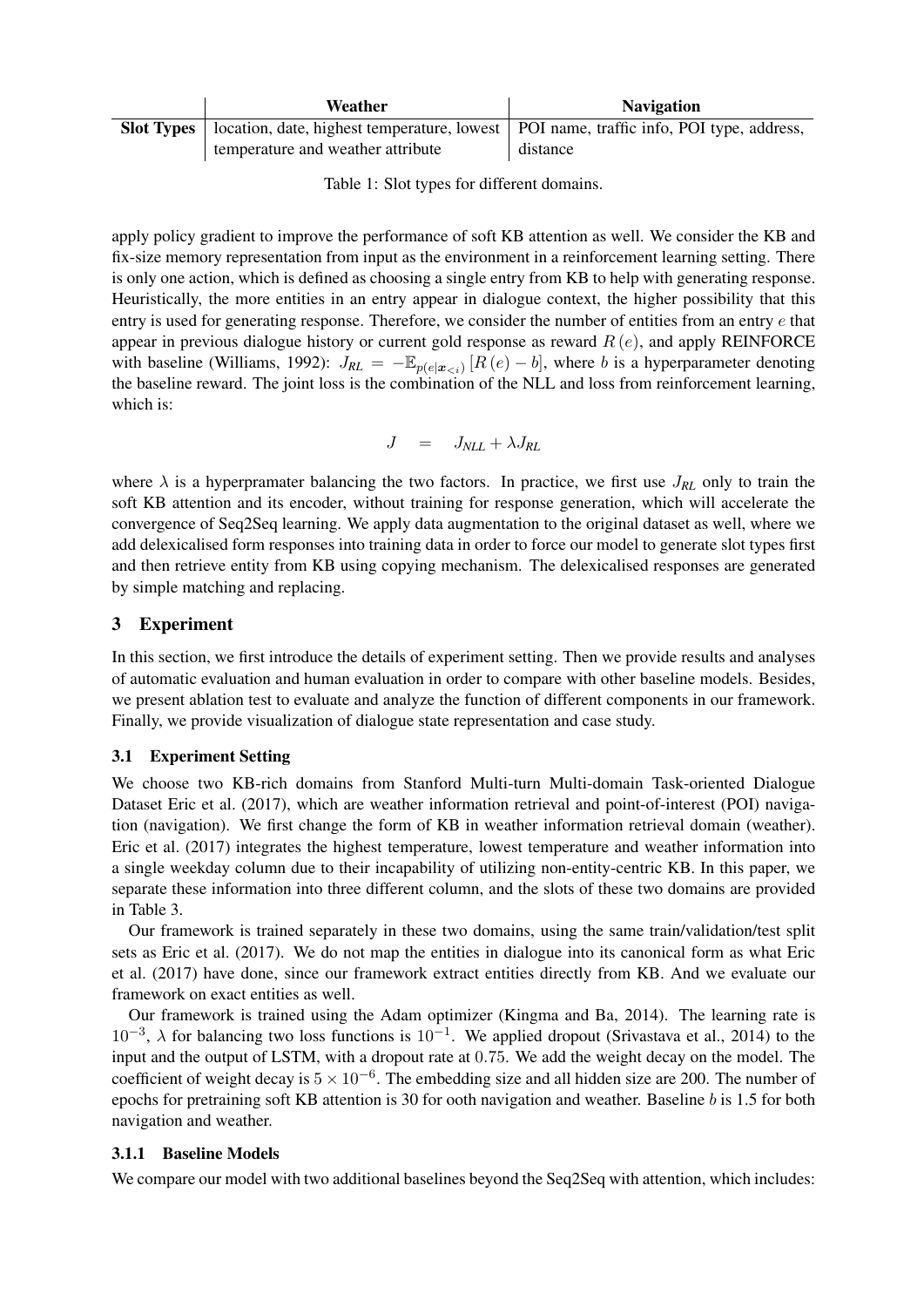- Copy-augmented Sequence-to-Sequence Network. This model is adapted from (Eric and Manning, 2017). It utilizes entities that appear in both previous dialogue history and KB. A hard copy mechanism for these entities is applied in this model.
- Key-value Retrieval Network. This model is adapted from Eric et al. (2017). It utilizes key-value forms to represent KBs. Key representations are used for an attention-based value retrieval. In weather information retrieval domain, although we have changed the KB into an non-entity-centric form, we still designate "location" slot as subject slot and we allow a key representation to retrieval multiple values. We convert inputs into canonical forms, while the outputs remain the same in order to compare with our model.

#### 3.2 Automatic Evaluation

In this section, we provide two different automatic evaluations to compare with other baseline models. The results and analyses are provide in the following sections.

#### 3.2.1 Evaluation Metrics

Entity F1 and BLEU score are used to evaluate our model. The entity F1 scores in both micro-average and macro-average manners are used to measure the difference between entities in the system and gold responses. Besides, we use BLEU to evaluate the quality of responses. Sharma et al. (2017) showed that BLEU has a comparatively strong correlation with human evaluation on task-oriented dialogue dataset. The BLEU score is computed from results with highest micro F1. To evaluate macro F1, we delete instances that neither gold nor generated response contains an entity.

#### 3.2.2 Results and Analyses

Experiment results are illustrated in Table 2. The results show that our model outperforms other models in most of automatic evaluation metrics. In the navigation domain, compared to KV Net, we achieve 5.0 improvement on BLEU score, 37.1 improvement on Macro F1 and 27.4 improvement on Micro F1. Compared to Copy Net, we achieve 5.0 improvement on BLEU score, 41.2 improvement Macro F1 and 27.4 improvement on Micro F1. The results in navigation show our model's capability to generate more natural and accurate response than the Seq2Seq baseline models. In the weather domain, our model generates more accurate responses than our baseline models as well. The BLEU score is a little bit lower than Copy Net and Seq2Seq with attention. This is because the forms of responses are relatively limited in weather domain. Besides, the entities in inputs are highly probable to be mentioned in responses, such as "location". These two reasons indicate that the simpler models can capture this pattern more smoothly. The results that Seq2Seq with Attention performs better than Copy Net and KV Net also confirm this.

We also find that the KV Net's results are lower than that reported by Eric et al. (2017). We address this to the differences in the preprocessing, model training and evaluation metrics. In spite of the difference of evaluation metrics that we evaluate on exact entities rather than their canonical forms, the Micro F1 score of our model still outperforms what Eric et al. (2017) reported, which is 41.3 in navigation domain and which is evaluated on canonical forms. Our changes of the weather domain into non-entity-centric also influence its performance. This differences in results also indicate the robustness of our model when facing non-entity-centric KBs.

#### 3.2.3 Ablation

In this section, we perform several ablation experiments to evaluate different components in our framework on the navigation domain. Results are shown in Table 3. The results demonstrate effectiveness of components of our model to the final performance.

Copying mechanism enables our framework to retrieve entities directly from KBs. Without copying mechanism, such retrieval is infeasible and our framework cannot produce values in KBs. The results show that it introduces more variability to the generation process if we do not use copying mechanism.

The reinforcement learning loss helps our framework to use correct KB entries so that improve the performance of generation. Without this reinforcement learning loss, the item selection process is only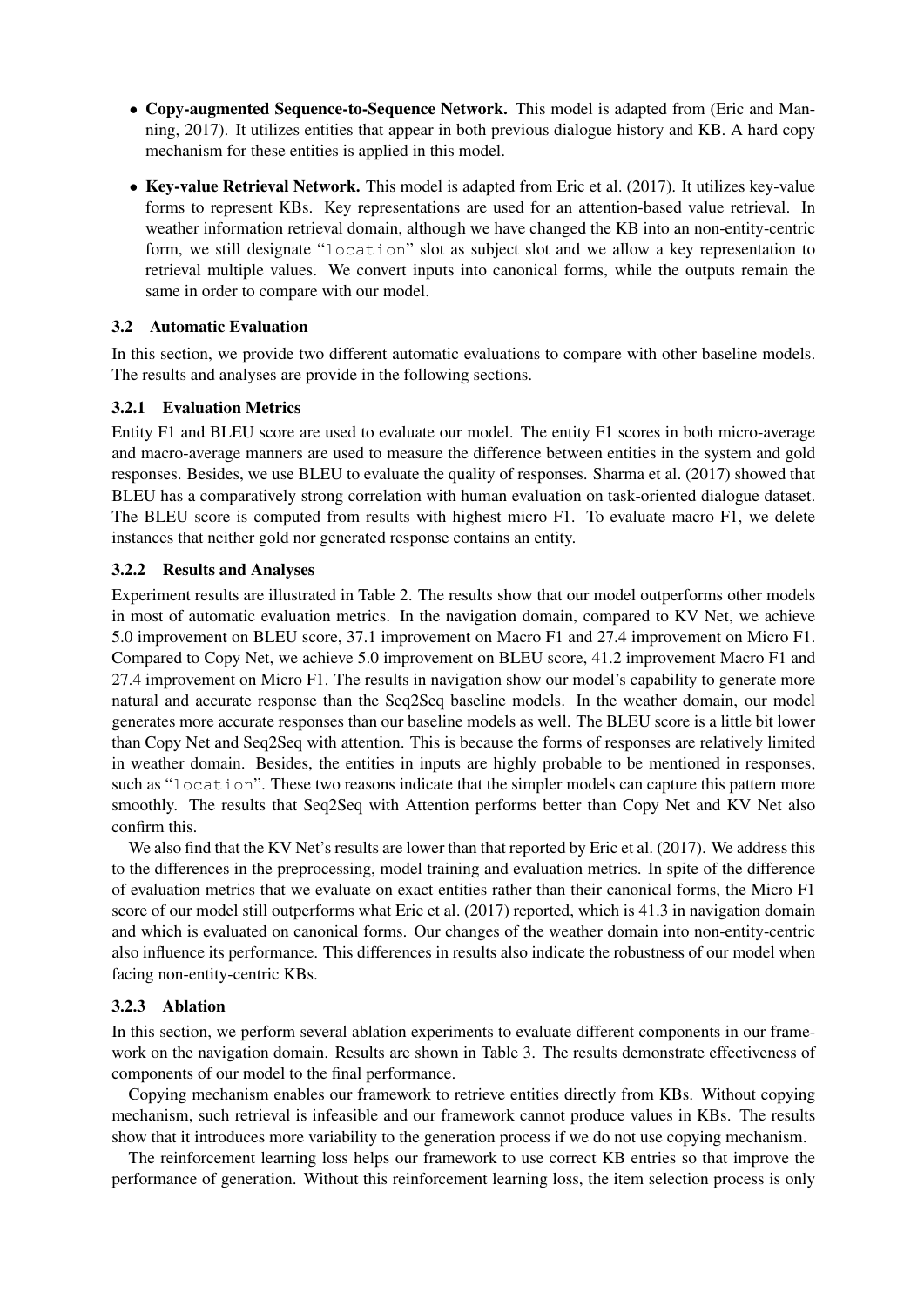|                        | <b>Navigation</b> |                 |          | Weather     |                 |          |
|------------------------|-------------------|-----------------|----------|-------------|-----------------|----------|
| Model                  | <b>BLEU</b>       | <b>Macro F1</b> | Micro F1 | <b>BLEU</b> | <b>Macro F1</b> | Micro F1 |
| Seq2Seq with Attention | 8.3               | 15.6            | 17.5     | 19.6        | 56.0            | 53.5     |
| Copy Net               | 8.7               | 20.8            | 23.7     | 17.5        | 52.4            | 53.1     |
| <b>KV</b> Net          | 8.7               | 24.9            | 29.5     | 12.4        | 37.7            | 39.4     |
| our model              | 13.7              | 62.0            | 56.9     | 14.9        | 58.5            | 56.3     |

Table 2: Automatic evaluation on test data. Best results are shown in bold. Generally, our framework outperforms other models in most automatic evaluation metrics.

| Model     | <b>BLEU</b> | <b>Macro F1</b> | Micro F1 |
|-----------|-------------|-----------------|----------|
| our model | 13.7        | 62.0            | 56.9     |
| -copying  | 9.6         | 35.2            | 41.3     |
| $-RI$ .   | 9.3         | 38.2            | 46 O     |

Table 3: Ablation experiment on navigation domain. -copy refers to a framework without copying. -RL refers to a framework without RL loss.

| Model         | <b>Correct</b> |      | <b>Fluent</b> Humanlike |
|---------------|----------------|------|-------------------------|
| Copy Net      | 3.52           | 4.47 | 4.17                    |
| <b>KV</b> Net | 3.61           | 4.50 | 4.20                    |
| our model     | 4.21           | 4.65 | 4.38                    |
| agreement     | 41.0           | 55.0 | 43.0                    |

Table 4: Human evaluation of responses based on random selected previous dialogue history in test dataset. The agreement scores indicate the percentage of responses to which all three human experts give exactly the same scores.

supervised by log likelihood loss. We address the drop in performance to that our model overfits to the training data.

### 3.3 Human Evaluation

In this section, we provide human evaluation on our framework and other baseline models. We randomly generated 200 responses. These response are based on distinct dialogue history in navigation test data. We hire three different human experts to evaluate the quality of responses. Three dimensions are involved, which are correctness, fluency, and humanlikeness. Three human experts judged each dimension on a scale from 1 to 5. And each judgment indicates a relative score compared to standard response from test data. The results are illustrated in Table 4. The results show that our framework outperforms other baseline models on all metrics. The most significant improvement is from correctness, indicating that our model generates more accurate information that the users want to know.

### 3.4 Visualization and Case Study

We provide a visualization example to demonstrate the effectiveness of dialogue state representation. The visualization illustrates attention scores over the sentence for each slot. The blue-level of a cell indicates the attention score it represents. From this visualization, we can discover that our dialogue state representation matches slots with correct entities in sentence. For example, "pizza\_restaurant" matches "poi" and "poi\_type" correctly, "4\_miles" matches "address" correctly. The visualization indicates the capability of our framework to track accurate information and integrate them into a fix-size matrix representation.

Finally, we provide a case study that consists of two conversations which are generated between our framework and a human and between Seq2Seq with Attention with human respectively. In this case, we find that our framework is able to generate correct information such as address and point-of-interest.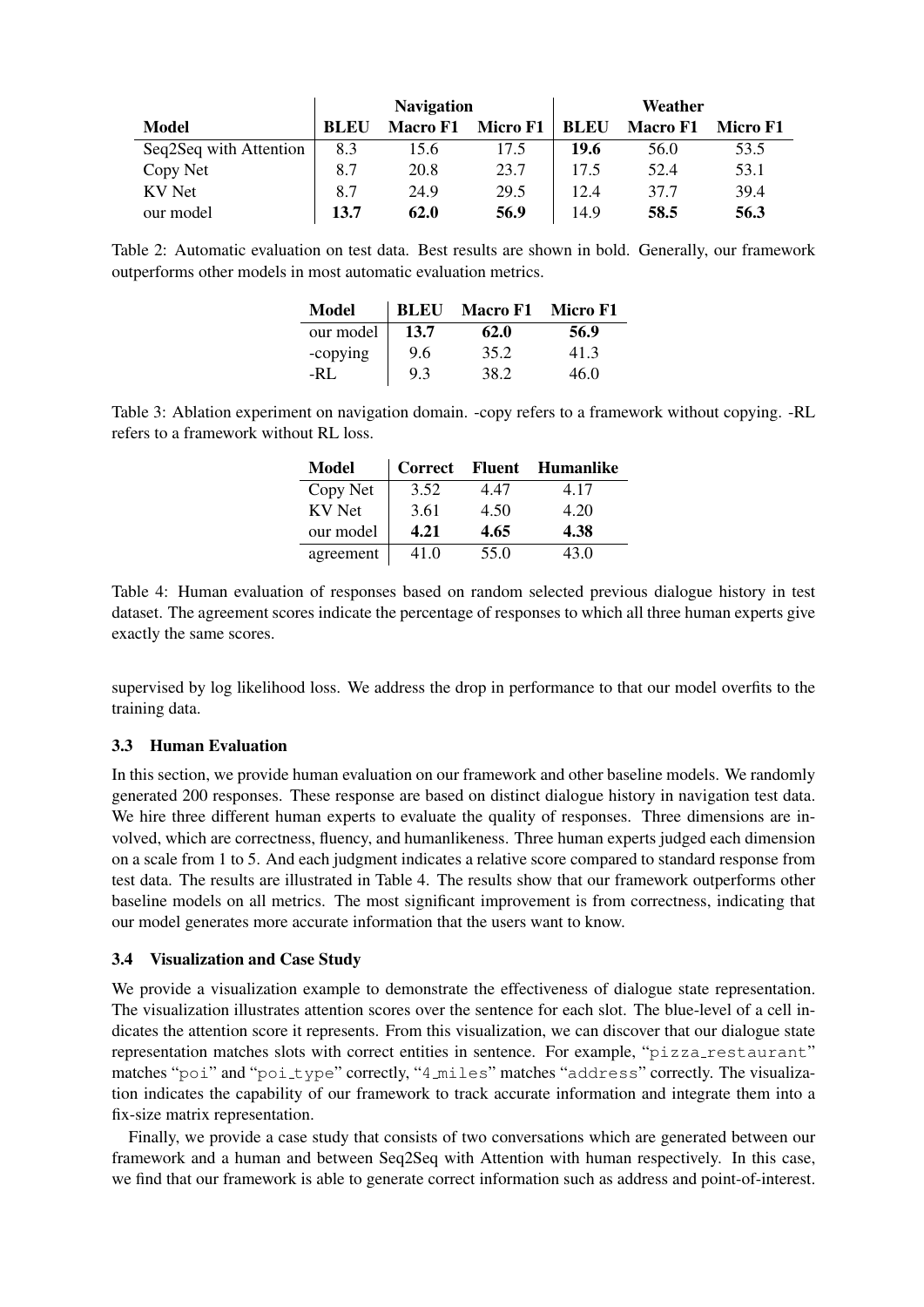

Figure 3: Visualization of dialogue state representation.

| <b>Address</b>                       |                                          | <b>Distance</b> | <b>POI</b> type    |                                      | POI                                   |                             | <b>Traffic info</b> |  |
|--------------------------------------|------------------------------------------|-----------------|--------------------|--------------------------------------|---------------------------------------|-----------------------------|---------------------|--|
|                                      | 783 Arcadia Pl<br>5 miles<br>gas station |                 |                    | Chevron                              |                                       | moderate traffic            |                     |  |
|                                      | 5 miles<br>383 University Ave            |                 | shopping center    |                                      |                                       | Town and Country            | no traffic          |  |
|                                      | 864 Almanor Ln<br>5 miles                |                 | friends house      |                                      | jacks house                           |                             | no traffic          |  |
|                                      | 6 miles<br>5671 barringer street         |                 | home<br>home       |                                      |                                       | heavy traffic               |                     |  |
|                                      | 657 Ames Ave<br>4 miles                  |                 | rest stop          |                                      |                                       | The Clement Hotel           | no traffic          |  |
| 638 Amherst St                       |                                          | 1 miles         | grocery store      | Sigona Farmers Market                |                                       |                             | heavy traffic       |  |
| 830 Almanor Ln                       |                                          | 6 miles         | chinese restaurant | tai pan                              |                                       |                             | no traffic          |  |
| our model                            |                                          |                 |                    |                                      | <b>Seq2Seq with Attention</b>         |                             |                     |  |
| Driver:                              | what gas stations are here?              |                 |                    |                                      | Driver:                               | what gas stations are here? |                     |  |
| Car:                                 | there is a chevron 5 miles away.         |                 | Car:               |                                      | there is a chevron 4 miles away.      |                             |                     |  |
| Driver:                              | that 's good ! please show me the ad-    |                 |                    | Driver:                              | that 's good ! please show me the ad- |                             |                     |  |
| dress and pick the quickest route to |                                          |                 |                    | dress and pick the quickest route to |                                       |                             |                     |  |
|                                      | get there!                               |                 |                    |                                      |                                       | get there!                  |                     |  |
| Car:                                 | the address is 783 arcadia pl, i sent    |                 | Car:               |                                      | the address to safeway is 452 arcadia |                             |                     |  |
|                                      | on your screen the best route to reach   |                 |                    |                                      | pl.                                   |                             |                     |  |
|                                      | there.                                   |                 |                    | Driver:                              | thank you !                           |                             |                     |  |
| Driver:                              | thank you !                              |                 | Car:               |                                      | you 're welcome !                     |                             |                     |  |
| Car:                                 | you 're welcome !                        |                 |                    |                                      |                                       |                             |                     |  |

Figure 4: Case study. The dialogue in the left is generated from our framework, and that in the right is generated from Seq2Seq with Attention baseline.

Conversely, Seq2Seq with Attention is generated in a more random way. The comparison between these two dialogues illustrates the capability of our model to retrieve accurate entities and while in the same time generate natural response.

# 4 Related Work

The recent successes on neural networks spread across many natural language processing tasks, which also stimulate research on task-oriented dialogue system. The powerful distributed representation ability of neural networks makes task-oriented dialogue system end-to-end possible. Recently, Wen et al. (2017b) built a system that connects classic pipeline modules by a policy network training with a user simulator. Wen et al. (2017a) further introduced latent intention into end-to-end learning. However, their modules like belief tracker still needs to be trained separately before end-to-end training. In contrast to their work, our framework trained the state tracker jointly with the end-to-end dialogue training. Liu and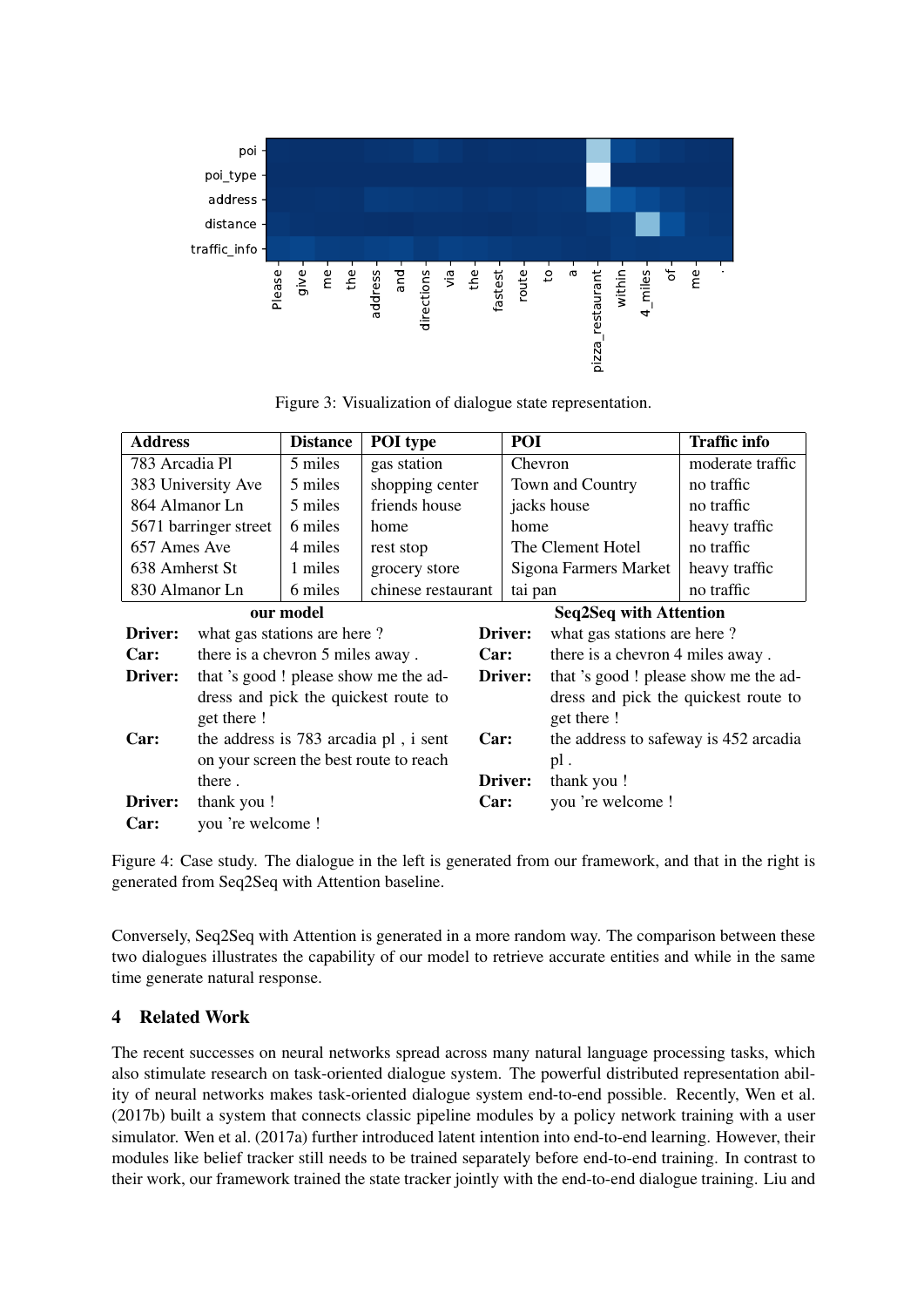Lane (2017) built a turn-level LSTM to model the dialogue state and generate probability distribution for each slot. Bordes and Weston (2017) built a system by applying memory network to store the previous dialogue history. But the responses are retrieved from templates, which is significantly different from our neural generative responses. Another type of work tried to build an end-to-end system as a task completion dialogue system (Li et al., 2016; Li et al., 2017; Peng et al., 2017). These modeled are trained through an end-to-end fashion via reinforcement learning algorithm using the reward from user simulators. However, their dialogue responses are not generated from the dialogue history directly but from a set of pre-defined action and explicit semantic frames.

Our soft KB attention can be considered as a process to retrieve entries, which has been explored in many QA and dialogue work. One line of this research includes creating well-defined API calls to query the KB (Williams et al., 2017; Wen et al., 2017a). And another line of research tried to directly retrieve entities from knowledge base. Yin et al. (2016b) has built a system to encode all table cells and assign a score vector to each row. Our framework resembles the second line of research, but can generate multiple entities to form natural language responses. He et al. (2017) has built two symmetric dialogue agents with private knowledge, and has applied knowledge graph reasoning into Seq2Seq learning, which is distantly related with our framework. In the sense of the KB forms, Yin et al. (2016a) retrieved entities based on (*subject, relation, object*) triples. While Dhingra et al. (2017) applied a soft-KB lookup on an entity-centric knowledge base to compute the probability of that the user knows the values of slots, and has tried to model the posterior distributions over all slots. However, our framework doesn't require entity-centric knowledge base.

### 5 Conclusion

In this paper, we proposed a framework that leverages dialogue state representation, which is tracked by an attention-based methods. Our framework performed an entry-level soft lookup over the knowledge base, and applied copying mechanism to retrieve entities from knowledge base while decoding. This framework was trained in an end-to-end fashion with only the dialogue history, and get rid of other annotation. Experiments showed that our model outperformed other Seq2Seq models on both automatic and human evaluation. The visualization and case study demonstrated the effectiveness of dialogue state representation and entity retrieval.

### 6 Acknowledgments

We thank the anonymous reviewers for their helpful comments and suggestions. This work was supported by the National Key Basic Research Program of China via grant 2014CB340503 and the National Natural Science Foundation of China (NSFC) via grant 61632011 and 61772153.

#### References

- Dzmitry Bahdanau, Kyunghyun Cho, and Yoshua Bengio. 2014. Neural machine translation by jointly learning to align and translate. *arXiv preprint arXiv:1409.0473*.
- Antoine Bordes and Jason Weston. 2017. Learning end-to-end goal-oriented dialog. In *Proceedings of International Conference on Learning Representations*.
- Denny Britz, Melody Guan, and Minh-Thang Luong. 2017. Efficient attention using a fixed-size memory representation. In *Proceedings of the 2017 Conference on Empirical Methods in Natural Language Processing*, pages 392–400.
- Bhuwan Dhingra, Lihong Li, Xiujun Li, Jianfeng Gao, Yun-Nung Chen, Faisal Ahmed, and Li Deng. 2017. Towards end-to-end reinforcement learning of dialogue agents for information access. In *Proceedings of the 55th Annual Meeting of the Association for Computational Linguistics (Volume 1: Long Papers)*, volume 1, pages 484–495.
- Mihail Eric and Christopher Manning. 2017. A copy-augmented sequence-to-sequence architecture gives good performance on task-oriented dialogue. In *Proceedings of the 15th Conference of the European Chapter of the Association for Computational Linguistics: (Volume 2, Short Papers)*, volume 2, pages 468–473.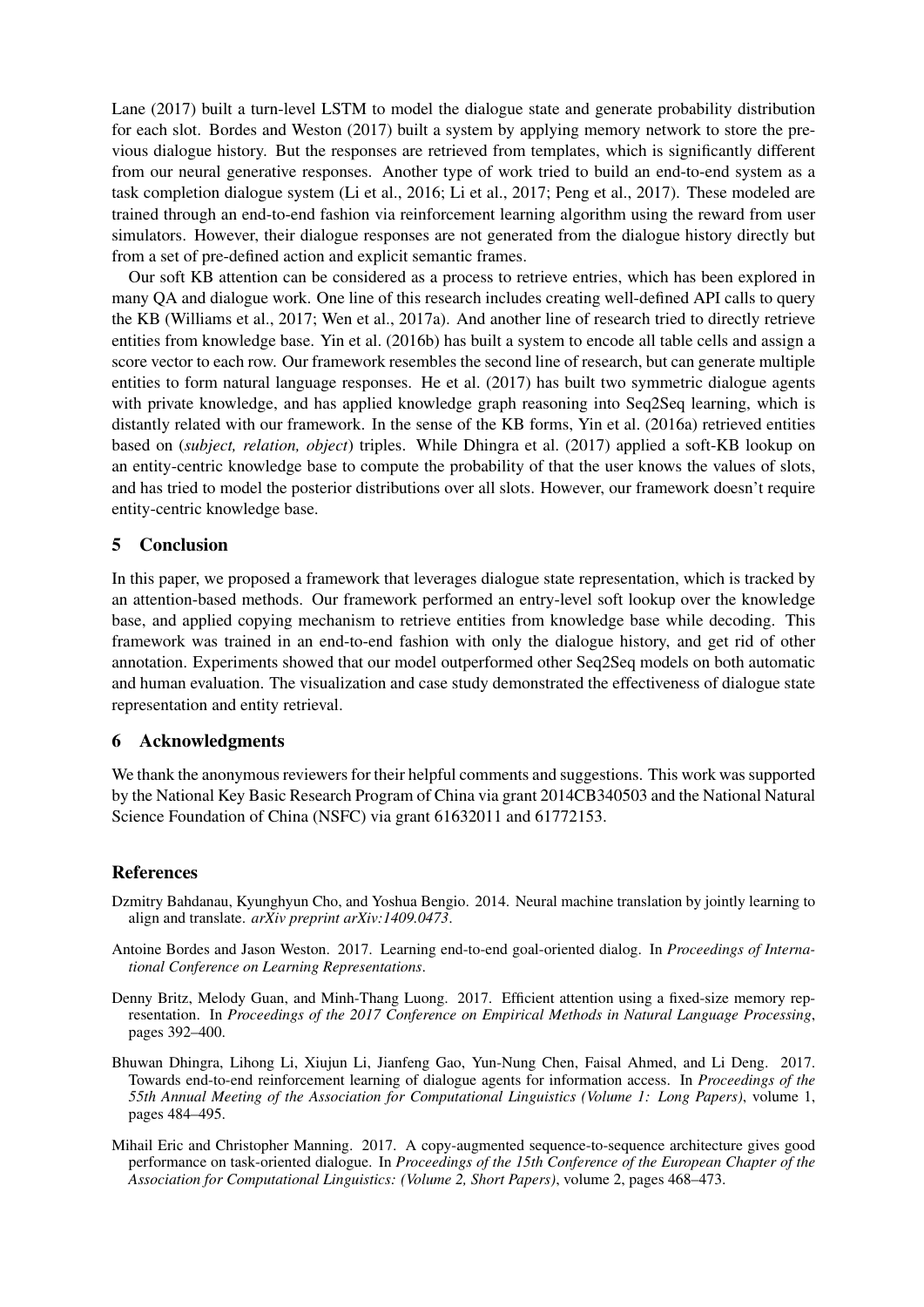- Mihail Eric, Lakshmi Krishnan, Francois Charette, and Christopher D Manning. 2017. Key-value retrieval networks for task-oriented dialogue. In *Proceedings of the 18th Annual SIGDial Meeting on Discourse and Dialogue*, pages 37–49.
- Jiatao Gu, Zhengdong Lu, Hang Li, and Victor OK Li. 2016. Incorporating copying mechanism in sequence-tosequence learning. In *Proceedings of the 54th Annual Meeting of the Association for Computational Linguistics (Volume 1: Long Papers)*, volume 1, pages 1631–1640.
- He He, Anusha Balakrishnan, Mihail Eric, and Percy Liang. 2017. Learning symmetric collaborative dialogue agents with dynamic knowledge graph embeddings. In *Proceedings of the 55th Annual Meeting of the Association for Computational Linguistics (Volume 1: Long Papers)*, volume 1, pages 1766–1776.
- Diederik P Kingma and Jimmy Ba. 2014. Adam: A method for stochastic optimization. *arXiv preprint arXiv:1412.6980*.
- Xiujun Li, Zachary C Lipton, Bhuwan Dhingra, Lihong Li, Jianfeng Gao, and Yun-Nung Chen. 2016. A user simulator for task-completion dialogues. *arXiv preprint arXiv:1612.05688*.
- Xiujun Li, Yun-Nung Chen, Lihong Li, Jianfeng Gao, and Asli Celikyilmaz. 2017. End-to-end task-completion neural dialogue systems. In *Proceedings of the Eighth International Joint Conference on Natural Language Processing (Volume 1: Long Papers)*, volume 1, pages 733–743.
- Bing Liu and Ian Lane. 2017. An end-to-end trainable neural network model with belief tracking for task-oriented dialog. In *Interspeech 2017*.
- Thang Luong, Hieu Pham, and Christopher D. Manning. 2015. Effective approaches to attention-based neural machine translation. In *Proceedings of the 2015 Conference on Empirical Methods in Natural Language Processing*, pages 1412–1421, Lisbon, Portugal, September. Association for Computational Linguistics.
- Baolin Peng, Xiujun Li, Lihong Li, Jianfeng Gao, Asli Celikyilmaz, Sungjin Lee, and Kam-Fai Wong. 2017. Composite task-completion dialogue policy learning via hierarchical deep reinforcement learning. In *Proceedings of the 2017 Conference on Empirical Methods in Natural Language Processing*, pages 2231–2240.
- Shikhar Sharma, Layla El Asri, Hannes Schulz, and Jeremie Zumer. 2017. Relevance of unsupervised metrics in task-oriented dialogue for evaluating natural language generation. *arXiv preprint arXiv:1706.09799*.
- Nitish Srivastava, Geoffrey Hinton, Alex Krizhevsky, Ilya Sutskever, and Ruslan Salakhutdinov. 2014. Dropout: A simple way to prevent neural networks from overfitting. *The Journal of Machine Learning Research*, 15(1):1929–1958.
- Ilya Sutskever, Oriol Vinyals, and Quoc V Le. 2014. Sequence to sequence learning with neural networks. In *Advances in neural information processing systems*, pages 3104–3112.
- Gokhan Tur and Renato De Mori. 2011. *Spoken language understanding: Systems for extracting semantic information from speech*. John Wiley & Sons.
- Tsung-Hsien Wen, Milica Gašic, Dongho Kim, Nikola Mrkšic, Pei-Hao Su, David Vandyke, and Steve Young. 2015. Stochastic language generation in dialogue using recurrent neural networks with convolutional sentence reranking. In *16th Annual Meeting of the Special Interest Group on Discourse and Dialogue*, page 275.
- Tsung-Hsien Wen, Yishu Miao, Phil Blunsom, and Steve Young. 2017a. Latent intention dialogue models. In *International Conference on Machine Learning*, pages 3732–3741.
- Tsung-Hsien Wen, David Vandyke, Nikola Mrkšić, Milica Gasic, Lina M. Rojas Barahona, Pei-Hao Su, Stefan Ultes, and Steve Young. 2017b. A network-based end-to-end trainable task-oriented dialogue system. In *EACL*, pages 438–449, Valencia, Spain, April. Association for Computational Linguistics.
- Jason D Williams and Steve Young. 2007. Partially observable markov decision processes for spoken dialog systems. *Computer Speech & Language*, 21(2):393–422.
- Jason D Williams, Antoine Raux, Deepak Ramachandran, and Alan Black. 2013. The dialog state tracking challenge. In *Proceedings of the 14th Annual SIGDial Meeting on Discourse and Dialogue*, pages 404–413.
- Jason D Williams, Kavosh Asadi, and Geoffrey Zweig. 2017. Hybrid code networks: practical and efficient endto-end dialog control with supervised and reinforcement learning. In *Proceedings of the 55th Annual Meeting of the Association for Computational Linguistics (Volume 1: Long Papers)*, volume 1, pages 665–677.